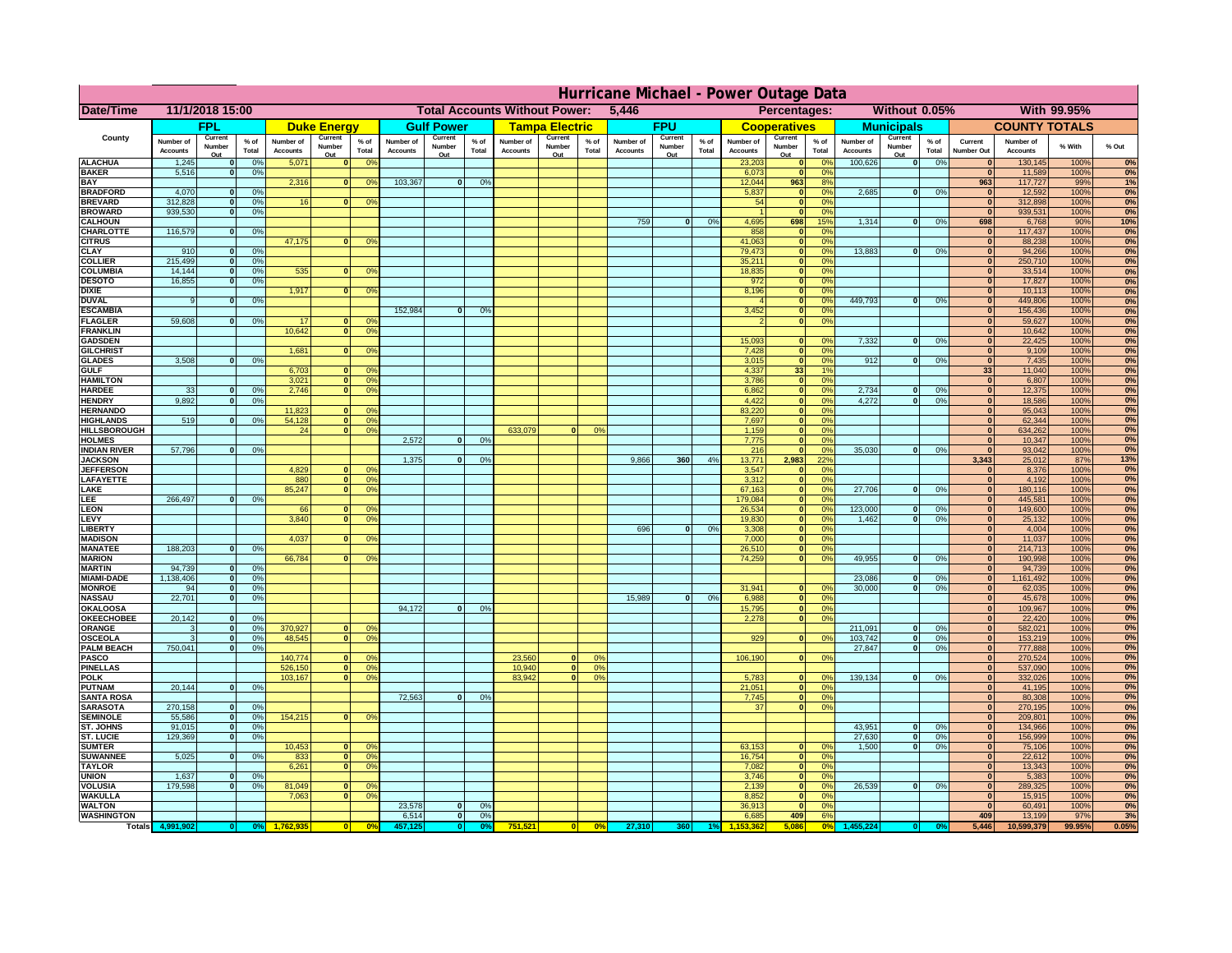# 11/1/2018 3:00 PM Hurricane Michael

| <b>Power Provider</b>                   | <b>County</b>       | <b>Number of Customers</b> | <b>Current Number Out</b> | <b>Outage Percentage</b> | <b>Estimated Restore Time</b> |
|-----------------------------------------|---------------------|----------------------------|---------------------------|--------------------------|-------------------------------|
| West Florida Electric Cooperative, Inc. | <b>JACKSON</b>      | 13,723                     | 2,940                     | 21.42%                   | >5 days                       |
|                                         |                     |                            |                           |                          |                               |
| Gulf Coast Electric Cooperative, Inc.   | BAY                 | 12,044                     | 963                       | 8.00%                    | >5 days                       |
| West Florida Electric Cooperative, Inc. | <b>CALHOUN</b>      | 2,852                      | 652                       | 22.86%                   | >5 days                       |
| Florida Public Utilities Corporation    | <b>JACKSON</b>      | 9,866                      | 360                       | 3.65%                    | 72                            |
| West Florida Electric Cooperative, Inc. | <b>WASHINGTON</b>   | 4,260                      | 341                       | 8.00%                    | >5 days                       |
| Gulf Coast Electric Cooperative, Inc.   | WASHINGTON          | 2,425                      | 68                        | 2.80%                    | >5 days                       |
| Gulf Coast Electric Cooperative, Inc.   | <b>CALHOUN</b>      | 1,843                      | 46                        | 2.50%                    | >5 days                       |
| Gulf Coast Electric Cooperative, Inc.   | <b>JACKSON</b>      | 48                         | 43                        | 89.58%                   | >5 days                       |
| Gulf Coast Electric Cooperative, Inc.   | <b>GULF</b>         | 4,337                      | 33                        | 0.76%                    | >5 days                       |
| Central Florida Electric Cooperative    | <b>ALACHUA</b>      | 875                        | 0                         | 0.00%                    | TBD                           |
| Central Florida Electric Cooperative    | <b>DIXIE</b>        | 7,595                      | $\mathbf 0$               | 0.00%                    | <b>TBD</b>                    |
|                                         | <b>GILCHRIST</b>    | 7,424                      | $\mathbf 0$               | 0.00%                    |                               |
| Central Florida Electric Cooperative    |                     |                            |                           |                          | Restored                      |
| Central Florida Electric Cooperative    | LAFAYETTE           | 9                          | $\mathbf 0$               | 0.00%                    | <b>TBD</b>                    |
| Central Florida Electric Cooperative    | LEVY                | 17,513                     | $\mathbf 0$               | 0.00%                    | Restored                      |
| Central Florida Electric Cooperative    | <b>MARION</b>       | 9                          | $\mathbf 0$               | 0.00%                    | TBD                           |
| Chattahoochee Electric                  | GADSDEN             | 1,173                      | $\mathbf 0$               | 0.00%                    | Restored                      |
| Choctawhatchee Electric Cooperative     | <b>HOLMES</b>       | 293                        | $\mathbf 0$               | 0.00%                    | Restored                      |
| Choctawhatchee Electric Cooperative     | <b>OKALOOSA</b>     | 15,795                     | $\mathbf 0$               | 0.00%                    | Restored                      |
| Choctawhatchee Electric Cooperative     | <b>SANTA ROSA</b>   | 201                        | $\mathbf 0$               | 0.00%                    | Restored                      |
| Choctawhatchee Electric Cooperative     | <b>WALTON</b>       | 36,812                     | $\mathbf 0$               | 0.00%                    | Restored                      |
| City of Alachua                         | <b>ALACHUA</b>      | 4,426                      | $\mathbf 0$               | 0.00%                    | TBD                           |
|                                         |                     |                            | $\mathbf 0$               |                          |                               |
| City of Bartow                          | <b>POLK</b>         | 11,790                     |                           | 0.00%                    | TBD                           |
| City of Blountstown                     | <b>CALHOUN</b>      | 1,314                      | $\mathbf 0$               | 0.00%                    | Restored                      |
| City of Bushnell                        | <b>SUMTER</b>       | 1,500                      | $\mathbf 0$               | 0.00%                    | <b>TBD</b>                    |
| City of Clewiston                       | <b>HENDRY</b>       | 4,272                      | $\pmb{0}$                 | 0.00%                    | TBD                           |
| City of Fort Meade                      | <b>POLK</b>         | 2,379                      | $\mathbf 0$               | 0.00%                    | TBD                           |
| City of Havana                          | GADSDEN             | 1,391                      | $\mathbf 0$               | 0.00%                    | Restored                      |
| City of Leesburg                        | LAKE                | 22,000                     | 0                         | 0.00%                    | <b>TBD</b>                    |
| City of Moore Haven                     | <b>GLADES</b>       | 912                        | $\mathbf 0$               | 0.00%                    | <b>TBD</b>                    |
| City of Mount Dora                      | LAKE                | 5,706                      | $\mathbf 0$               | 0.00%                    | TBD                           |
|                                         |                     |                            | $\mathbf 0$               |                          |                               |
| City of Newberry                        | <b>ALACHUA</b>      | 1,727                      |                           | 0.00%                    | <b>TBD</b>                    |
| City of Quincy                          | GADSDEN             | 4,768                      | 0                         | 0.00%                    | Restored                      |
| City of Starke                          | <b>BRADFORD</b>     | 2,685                      | $\mathbf 0$               | 0.00%                    | <b>TBD</b>                    |
| City of Tallahassee                     | LEON                | 123,000                    | $\mathbf 0$               | 0.00%                    | Restored                      |
| City of Vero Beach                      | <b>INDIAN RIVER</b> | 35,030                     | $\mathbf 0$               | 0.00%                    | <b>TBD</b>                    |
| City of Wauchula                        | HARDEE              | 2,734                      | 0                         | 0.00%                    | <b>TBD</b>                    |
| City of Williston                       | LEVY                | 1,462                      | $\mathbf 0$               | 0.00%                    | <b>TBD</b>                    |
| City of Winter Park                     | ORANGE              | 13,941                     | $\pmb{0}$                 | 0.00%                    | TBD                           |
| Clay Electric Cooperative               | <b>ALACHUA</b>      | 22,328                     | $\mathbf 0$               | 0.00%                    | <b>TBD</b>                    |
| Clay Electric Cooperative               | <b>BAKER</b>        | 2,476                      | 0                         | 0.00%                    | TBD                           |
|                                         |                     |                            |                           |                          |                               |
| Clay Electric Cooperative               | <b>BRADFORD</b>     | 5,837                      | $\mathbf 0$               | 0.00%                    | <b>TBD</b>                    |
| Clay Electric Cooperative               | <b>CLAY</b>         | 79,473                     | $\pmb{0}$                 | 0.00%                    | TBD                           |
| Clay Electric Cooperative               | <b>COLUMBIA</b>     | 16,922                     | $\mathbf 0$               | 0.00%                    | <b>TBD</b>                    |
| Clay Electric Cooperative               | <b>DUVAL</b>        | $\overline{4}$             | $\mathbf 0$               | 0.00%                    | TBD                           |
| Clay Electric Cooperative               | <b>FLAGLER</b>      | $\overline{2}$             | $\mathbf 0$               | 0.00%                    | <b>TBD</b>                    |
| Clay Electric Cooperative               | <b>GILCHRIST</b>    | $\overline{4}$             | 0                         | 0.00%                    | TBD                           |
| Clay Electric Cooperative               | LAKE                | 2,239                      | $\mathbf 0$               | 0.00%                    | <b>TBD</b>                    |
| Clay Electric Cooperative               | LEVY                | 712                        | $\mathbf 0$               | 0.00%                    | <b>TBD</b>                    |
| Clay Electric Cooperative               | <b>MARION</b>       | 16,301                     | $\pmb{0}$                 | 0.00%                    | TBD                           |
|                                         |                     |                            |                           |                          |                               |
| Clay Electric Cooperative               | PUTNAM              | 21,051                     | 0                         | 0.00%                    | TBD                           |
| Clay Electric Cooperative               | SUWANNEE            | 5                          | $\pmb{0}$                 | 0.00%                    | <b>TBD</b>                    |
| Clay Electric Cooperative               | <b>UNION</b>        | 3,746                      | 0                         | 0.00%                    | TBD                           |
| Clay Electric Cooperative               | <b>VOLUSIA</b>      | 2,139                      | $\pmb{0}$                 | 0.00%                    | TBD                           |
| Duke Energy                             | <b>ALACHUA</b>      | 5,071                      | $\pmb{0}$                 | 0.00%                    | Restored                      |
| <b>Duke Energy</b>                      | BAY                 | 2,316                      | $\pmb{0}$                 | 0.00%                    | TBD                           |
| Duke Energy                             | <b>BREVARD</b>      | 16                         | 0                         | 0.00%                    | Restored                      |
| <b>Duke Energy</b>                      | <b>CITRUS</b>       | 47,175                     | $\pmb{0}$                 | 0.00%                    | Restored                      |
| Duke Energy                             | <b>COLUMBIA</b>     | 535                        | 0                         | 0.00%                    | Restored                      |
| <b>Duke Energy</b>                      | <b>DIXIE</b>        | 1,917                      | $\pmb{0}$                 | 0.00%                    | Restored                      |
|                                         |                     |                            |                           |                          |                               |
| Duke Energy                             | <b>FLAGLER</b>      | 17                         | $\pmb{0}$                 | 0.00%                    | Restored                      |
| Duke Energy                             | <b>FRANKLIN</b>     | 10,642                     | $\pmb{0}$                 | 0.00%                    | Restored                      |
| Duke Energy                             | <b>GILCHRIST</b>    | 1,681                      | $\pmb{0}$                 | 0.00%                    | Restored                      |
| <b>Duke Energy</b>                      | <b>GULF</b>         | 6,703                      | $\pmb{0}$                 | 0.00%                    | TBD                           |
| Duke Energy                             | <b>HAMILTON</b>     | 3,021                      | $\pmb{0}$                 | 0.00%                    | Restored                      |
| <b>Duke Energy</b>                      | HARDEE              | 2,746                      | $\pmb{0}$                 | 0.00%                    | Restored                      |
| Duke Energy                             | <b>HERNANDO</b>     | 11,823                     | $\pmb{0}$                 | 0.00%                    | Restored                      |
| <b>Duke Energy</b>                      | <b>HIGHLANDS</b>    | 54,128                     | $\pmb{0}$                 | 0.00%                    | Restored                      |
| Duke Energy                             | HILLSBOROUGH        | 24                         | $\pmb{0}$                 | 0.00%                    | Restored                      |
|                                         |                     |                            | $\pmb{0}$                 |                          |                               |
| <b>Duke Energy</b>                      | <b>JEFFERSON</b>    | 4,829                      |                           | 0.00%                    | Restored                      |
| Duke Energy                             | LAFAYETTE           | 880                        | $\mathbf 0$               | 0.00%                    | Restored                      |
| <b>Duke Energy</b>                      | LAKE                | 85,247                     | $\pmb{0}$                 | 0.00%                    | Restored                      |
| Duke Energy                             | LEON                | 66                         | $\pmb{0}$                 | 0.00%                    | Restored                      |
| <b>Duke Energy</b>                      | LEVY                | 3,840                      | $\pmb{0}$                 | 0.00%                    | Restored                      |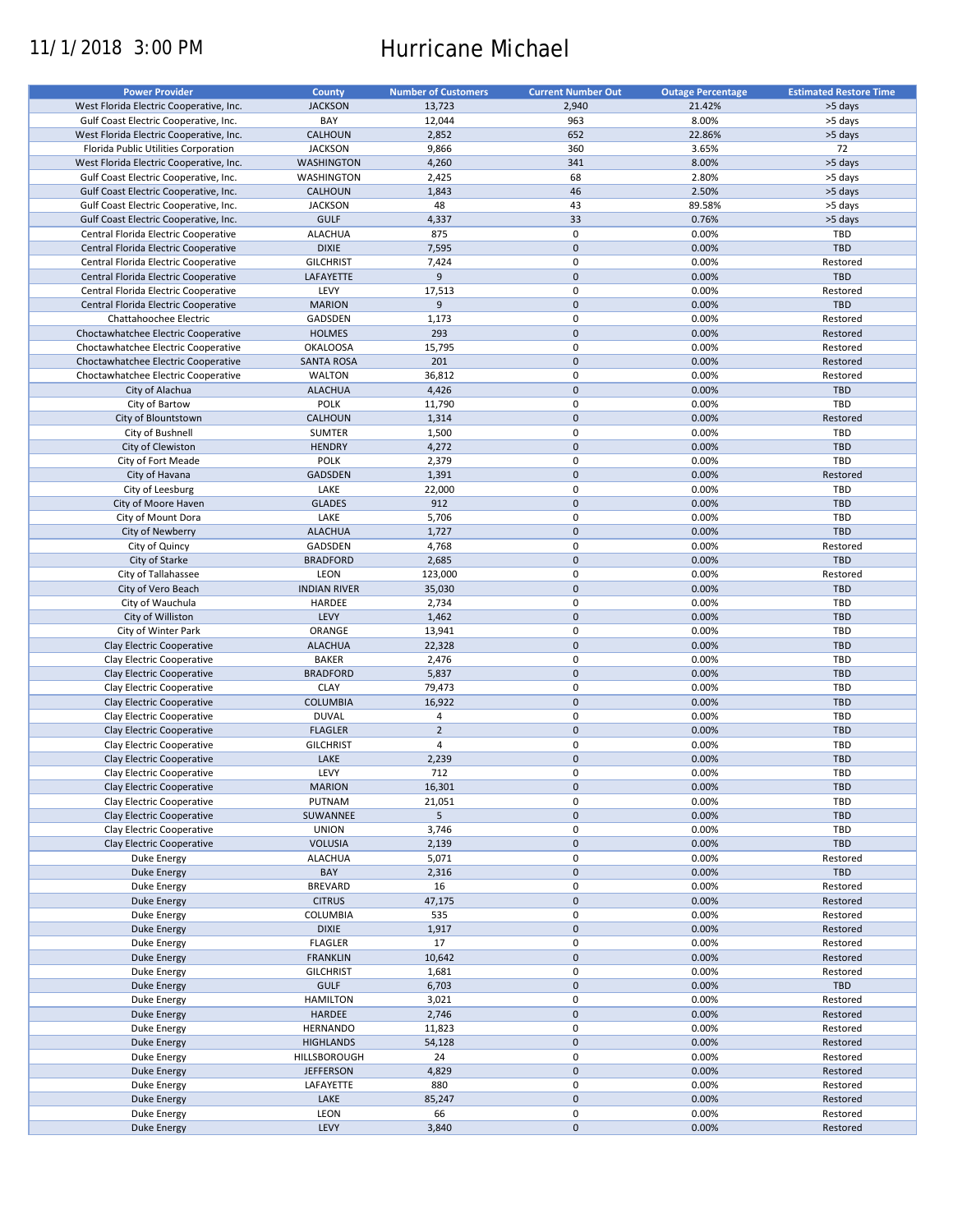## 11/1/2018 3:00 PM Hurricane Michael

| Duke Energy                                        | <b>MADISON</b>      | 4,037          | 0                   | 0.00% | Restored   |
|----------------------------------------------------|---------------------|----------------|---------------------|-------|------------|
| Duke Energy                                        | <b>MARION</b>       | 66,784         | $\mathbf 0$         | 0.00% | Restored   |
|                                                    |                     |                |                     |       |            |
| Duke Energy                                        | ORANGE              | 370,927        | 0                   | 0.00% | Restored   |
| <b>Duke Energy</b>                                 | <b>OSCEOLA</b>      | 48,545         | $\mathbf 0$         | 0.00% | Restored   |
| Duke Energy                                        | PASCO               | 140,774        | $\pmb{0}$           | 0.00% | Restored   |
|                                                    |                     |                |                     |       |            |
| Duke Energy                                        | <b>PINELLAS</b>     | 526,150        | $\mathbf 0$         | 0.00% | Restored   |
| Duke Energy                                        | <b>POLK</b>         | 103,167        | $\pmb{0}$           | 0.00% | Restored   |
| Duke Energy                                        | <b>SEMINOLE</b>     | 154,215        | $\pmb{0}$           | 0.00% | Restored   |
|                                                    |                     |                |                     |       |            |
| Duke Energy                                        | SUMTER              | 10,453         | $\pmb{0}$           | 0.00% | Restored   |
| <b>Duke Energy</b>                                 | SUWANNEE            | 833            | $\pmb{0}$           | 0.00% | Restored   |
| Duke Energy                                        | <b>TAYLOR</b>       | 6,261          | $\pmb{0}$           | 0.00% | Restored   |
|                                                    |                     |                |                     |       |            |
| <b>Duke Energy</b>                                 | <b>VOLUSIA</b>      | 81,049         | $\pmb{0}$           | 0.00% | Restored   |
| Duke Energy                                        | WAKULLA             | 7,063          | $\pmb{0}$           | 0.00% | Restored   |
| Escambia River Electric Cooperative, Inc.          | <b>ESCAMBIA</b>     | 3,452          | $\pmb{0}$           | 0.00% | <b>TBD</b> |
|                                                    |                     |                |                     |       |            |
| Escambia River Electric Cooperative, Inc.          | <b>SANTA ROSA</b>   | 7,544          | 0                   | 0.00% | TBD        |
| Florida Keys Electric Cooperative                  | <b>MONROE</b>       | 31,941         | $\pmb{0}$           | 0.00% | <b>TBD</b> |
| Florida Power and Light Company                    | <b>ALACHUA</b>      | 1,245          | 0                   | 0.00% | TBD        |
|                                                    |                     |                |                     |       |            |
| Florida Power and Light Company                    | <b>BAKER</b>        | 5,516          | $\mathbf 0$         | 0.00% | <b>TBD</b> |
| Florida Power and Light Company                    | <b>BRADFORD</b>     | 4,070          | $\pmb{0}$           | 0.00% | <b>TBD</b> |
|                                                    |                     |                | $\mathbf 0$         |       |            |
| Florida Power and Light Company                    | <b>BREVARD</b>      | 312,828        |                     | 0.00% | <b>TBD</b> |
| Florida Power and Light Company                    | <b>BROWARD</b>      | 939,530        | 0                   | 0.00% | TBD        |
| Florida Power and Light Company                    | <b>CHARLOTTE</b>    | 116,579        | $\mathbf 0$         | 0.00% | <b>TBD</b> |
|                                                    |                     |                |                     |       |            |
| Florida Power and Light Company                    | <b>CLAY</b>         | 910            | 0                   | 0.00% | TBD        |
| Florida Power and Light Company                    | <b>COLLIER</b>      | 215,499        | $\pmb{0}$           | 0.00% | <b>TBD</b> |
| Florida Power and Light Company                    | COLUMBIA            | 14,144         | 0                   | 0.00% | TBD        |
|                                                    |                     |                |                     |       |            |
| Florida Power and Light Company                    | <b>DESOTO</b>       | 16,855         | $\pmb{0}$           | 0.00% | <b>TBD</b> |
| Florida Power and Light Company                    | <b>DUVAL</b>        | 9              | $\pmb{0}$           | 0.00% | TBD        |
|                                                    |                     |                | $\mathbf 0$         |       | <b>TBD</b> |
| Florida Power and Light Company                    | <b>FLAGLER</b>      | 59,608         |                     | 0.00% |            |
| Florida Power and Light Company                    | <b>GLADES</b>       | 3,508          | 0                   | 0.00% | TBD        |
| Florida Power and Light Company                    | HARDEE              | 33             | $\mathbf 0$         | 0.00% | TBD        |
|                                                    |                     |                |                     |       |            |
| Florida Power and Light Company                    | <b>HENDRY</b>       | 9,892          | $\pmb{0}$           | 0.00% | TBD        |
| Florida Power and Light Company                    | <b>HIGHLANDS</b>    | 519            | $\mathbf 0$         | 0.00% | <b>TBD</b> |
| Florida Power and Light Company                    | <b>INDIAN RIVER</b> | 57,796         | $\pmb{0}$           | 0.00% | TBD        |
|                                                    |                     |                |                     |       |            |
| Florida Power and Light Company                    | LEE                 | 266,497        | $\pmb{0}$           | 0.00% | <b>TBD</b> |
| Florida Power and Light Company                    | MANATEE             | 188,203        | $\pmb{0}$           | 0.00% | TBD        |
|                                                    | <b>MARTIN</b>       | 94,739         | $\pmb{0}$           | 0.00% | <b>TBD</b> |
| Florida Power and Light Company                    |                     |                |                     |       |            |
| Florida Power and Light Company                    | MIAMI-DADE          | 1,138,406      | 0                   | 0.00% | TBD        |
| Florida Power and Light Company                    | <b>MONROE</b>       | 94             | $\mathbf 0$         | 0.00% | <b>TBD</b> |
|                                                    |                     |                |                     |       |            |
| Florida Power and Light Company                    | NASSAU              | 22,701         | $\pmb{0}$           | 0.00% | TBD        |
| Florida Power and Light Company                    | <b>OKEECHOBEE</b>   | 20,142         | $\mathbf 0$         | 0.00% | <b>TBD</b> |
| Florida Power and Light Company                    | ORANGE              | 3              | 0                   | 0.00% | TBD        |
|                                                    |                     |                |                     |       |            |
| Florida Power and Light Company                    | <b>OSCEOLA</b>      | $\overline{3}$ | $\mathbf 0$         | 0.00% | <b>TBD</b> |
| Florida Power and Light Company                    | PALM BEACH          | 750,041        | $\pmb{0}$           | 0.00% | TBD        |
| Florida Power and Light Company                    | PUTNAM              | 20,144         | $\mathbf 0$         | 0.00% | <b>TBD</b> |
|                                                    |                     |                |                     |       |            |
| Florida Power and Light Company                    | SARASOTA            | 270,158        | $\pmb{0}$           | 0.00% | TBD        |
| Florida Power and Light Company                    | SEMINOLE            | 55,586         | $\mathbf 0$         | 0.00% | <b>TBD</b> |
|                                                    |                     |                |                     |       |            |
| Florida Power and Light Company                    | ST. JOHNS           | 91,015         | 0                   | 0.00% | TBD        |
| Florida Power and Light Company                    | ST. LUCIE           | 129,369        | $\pmb{0}$           | 0.00% | <b>TBD</b> |
| Florida Power and Light Company                    | SUWANNEE            | 5,025          | $\mathbf 0$         | 0.00% | TBD        |
|                                                    |                     |                |                     |       |            |
| Florida Power and Light Company                    | <b>UNION</b>        | 1,637          | $\pmb{0}$           | 0.00% | TBD        |
| Florida Power and Light Company                    | VOLUSIA             | 179,598        | 0                   | 0.00% | TBD        |
| Florida Public Utilities Corporation               | <b>CALHOUN</b>      | 759            | $\mathbf 0$         | 0.00% | Restored   |
|                                                    |                     |                |                     |       |            |
| Florida Public Utilities Corporation               | <b>LIBERTY</b>      | 696            | 0                   | 0.00% | Restored   |
| Florida Public Utilities Corporation               | <b>NASSAU</b>       | 15,989         | $\pmb{0}$           | 0.00% | Restored   |
| Fort Pierce Utilities Authority                    |                     |                |                     |       |            |
|                                                    | ST. LUCIE           | 27,630         | 0                   | 0.00% | TBD        |
| Gainesville (Gainesville Regional Utilities - GRU) | <b>ALACHUA</b>      | 94,473         | $\pmb{0}$           | 0.00% | <b>TBD</b> |
| Glades Electric Cooperative, Inc.                  | <b>GLADES</b>       | 3,015          | $\pmb{0}$           | 0.00% | TBD        |
|                                                    |                     |                |                     |       |            |
| Glades Electric Cooperative, Inc.                  | HARDEE              | $\mathbf 0$    | $\pmb{0}$           |       | <b>TBD</b> |
| Glades Electric Cooperative, Inc.                  | <b>HENDRY</b>       | 3,530          | $\mathbf 0$         | 0.00% | TBD        |
| Glades Electric Cooperative, Inc.                  | <b>HIGHLANDS</b>    | 7,321          | $\pmb{0}$           | 0.00% | TBD        |
|                                                    |                     |                |                     |       |            |
| Glades Electric Cooperative, Inc.                  | OKEECHOBEE          | 2,278          | 0                   | 0.00% | <b>TBD</b> |
| Green Cove Springs Electric                        | <b>CLAY</b>         | 3,889          | $\pmb{0}$           | 0.00% | TBD        |
|                                                    |                     |                |                     |       | TBD        |
| Gulf Coast Electric Cooperative, Inc.              | <b>WALTON</b>       | 101            | 0                   | 0.00% |            |
| <b>Gulf Power Company</b>                          | BAY                 | 103,367        | $\mathbf 0$         | 0.00% | Restored   |
| <b>Gulf Power Company</b>                          | <b>ESCAMBIA</b>     | 152,984        | 0                   | 0.00% | Restored   |
|                                                    |                     |                |                     |       |            |
| <b>Gulf Power Company</b>                          | <b>HOLMES</b>       | 2,572          | $\mathbf 0$         | 0.00% | Restored   |
| <b>Gulf Power Company</b>                          | <b>JACKSON</b>      | 1,375          | 0                   | 0.00% | Restored   |
| <b>Gulf Power Company</b>                          | <b>OKALOOSA</b>     | 94,172         | $\mathbf 0$         | 0.00% | Restored   |
|                                                    |                     |                |                     |       |            |
| <b>Gulf Power Company</b>                          | <b>SANTA ROSA</b>   | 72,563         | 0                   | 0.00% | Restored   |
| <b>Gulf Power Company</b>                          | <b>WALTON</b>       | 23,578         | $\mathbf 0$         | 0.00% | Restored   |
| <b>Gulf Power Company</b>                          | WASHINGTON          |                | 0                   | 0.00% | Restored   |
|                                                    |                     | 6,514          |                     |       |            |
| Homestead                                          | MIAMI-DADE          | 23,086         | $\mathsf{O}\xspace$ | 0.00% | <b>TBD</b> |
| Jacksonville (JEA)                                 | <b>CLAY</b>         | 9,994          | 0                   | 0.00% | TBD        |
|                                                    |                     |                |                     |       | <b>TBD</b> |
| Jacksonville (JEA)                                 | <b>DUVAL</b>        | 430,918        | $\pmb{0}$           | 0.00% |            |